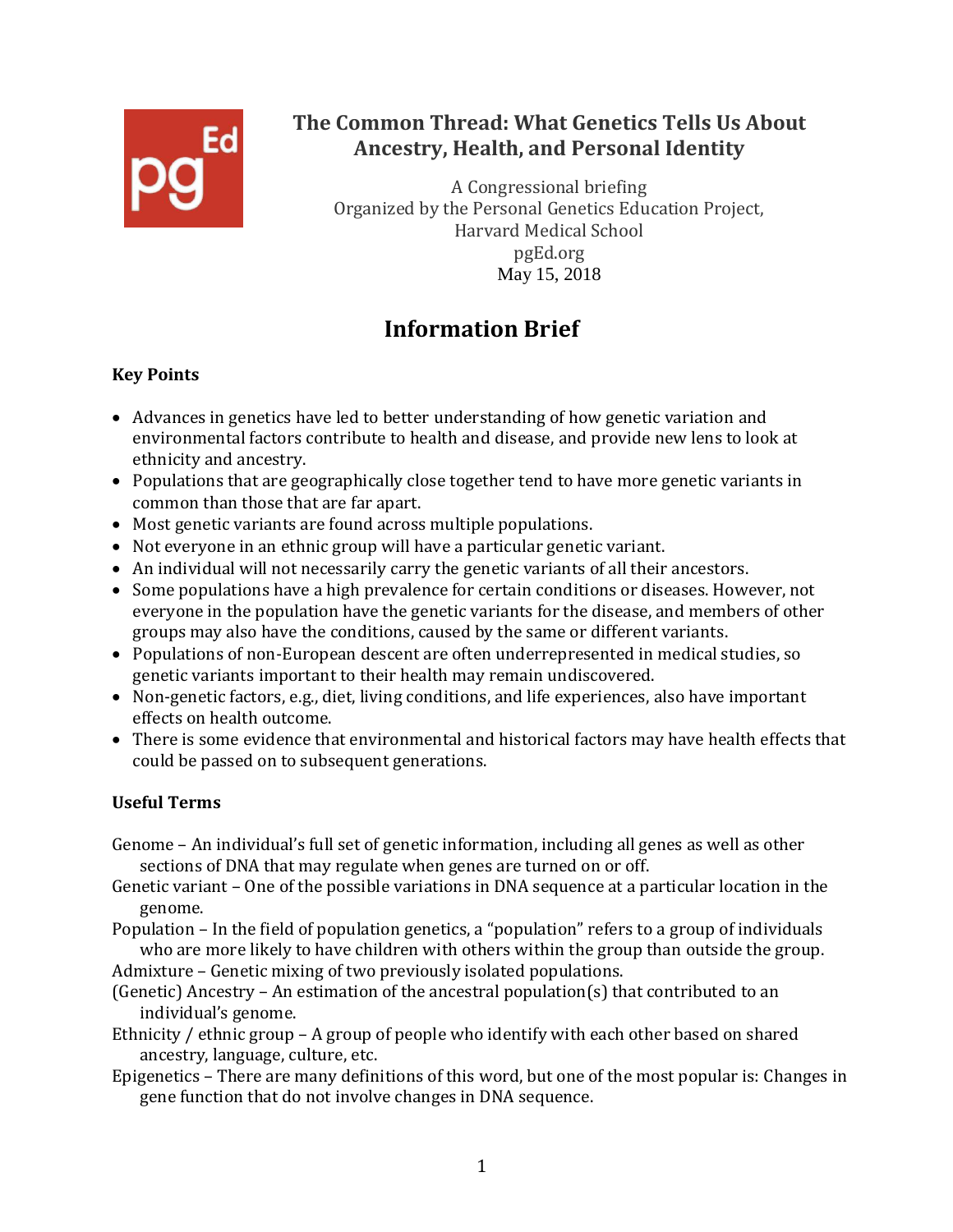#### **Introduction**

Ancestry and ethnicity are at the heart of human identity – how people see themselves fit into cultural and social groups. Throughout history, people have sought explanations for physical differences that they observe between those from their own community and those from other communities. Advances in genetics in the past few decades have given researchers new tools to investigate and understand the ancestry of different human populations. At the same time, many researchers are studying how genetic variation may explain differences in health, disease susceptibility, and response to medications. The scientific community is trying to make sure that genetics-based, personalized medicine can benefit everyone, while at the same time identify and address important non-genetic causes of health differences.

#### **A genetics perspective of ancestry**

The genetic analysis of ethnicity and ancestry is based on the identification of genetic markers or *variants* in our DNA. From one generation to the next, our DNA often acquires new variants as a result of normal biological processes in our cells. The majority of these variants are biologically "neutral," meaning they are neither helpful nor harmful to the organism. The variants may not even be located in sections of our genome that code for genes or have any biological function. Because, throughout much of history, humans have tended to (though by no means exclusively) have children with others in close geographic proximity or within their own social or cultural communities, populations that are geographically close together tend to have more genetic variants in common than those that are far apart. Importantly, the majority of genetic variants are shared across populations from almost all parts of the world.

#### **DNA ancestry testing: Promises and limitations**

The rise of affordable, consumer-oriented genetic tests means that more and more people are using these tests to discover their own personal ancestry and connect with different communities. For some, especially those who may otherwise have no access to their ancestral lineage or history, learning about their ancestry from these tests gives them a sense of belonging and reconnection with their culture. However, users are not always aware of the nuances and technical limitations of these tests. And sometimes, the test results may not align with an individual's or a community's personal and cultural identity.

The accuracy of DNA ancestry tests depends on many factors. These include the genetic markers used – different companies base their analyses on different, proprietary lists of markers that may have varying degrees of accuracy or relevance. A test's accuracy also depends on the sizes of the reference ancestral groups to which an individual's genetic information is compared. The fewer samples in a reference group, the less accurate is the analysis — and many ethnicities are currently underrepresented in the databases of genetic testing companies. Finally, it is important to remember that the tests provide *estimates* based on statistics: because an individual's inheritance of genetic variants is by-and-large random, they will not carry the variants of all their ancestors. It is not expected that everyone in an ethnic group will have a particular genetic variant, and these variants are rarely unique or exclusive to particular populations.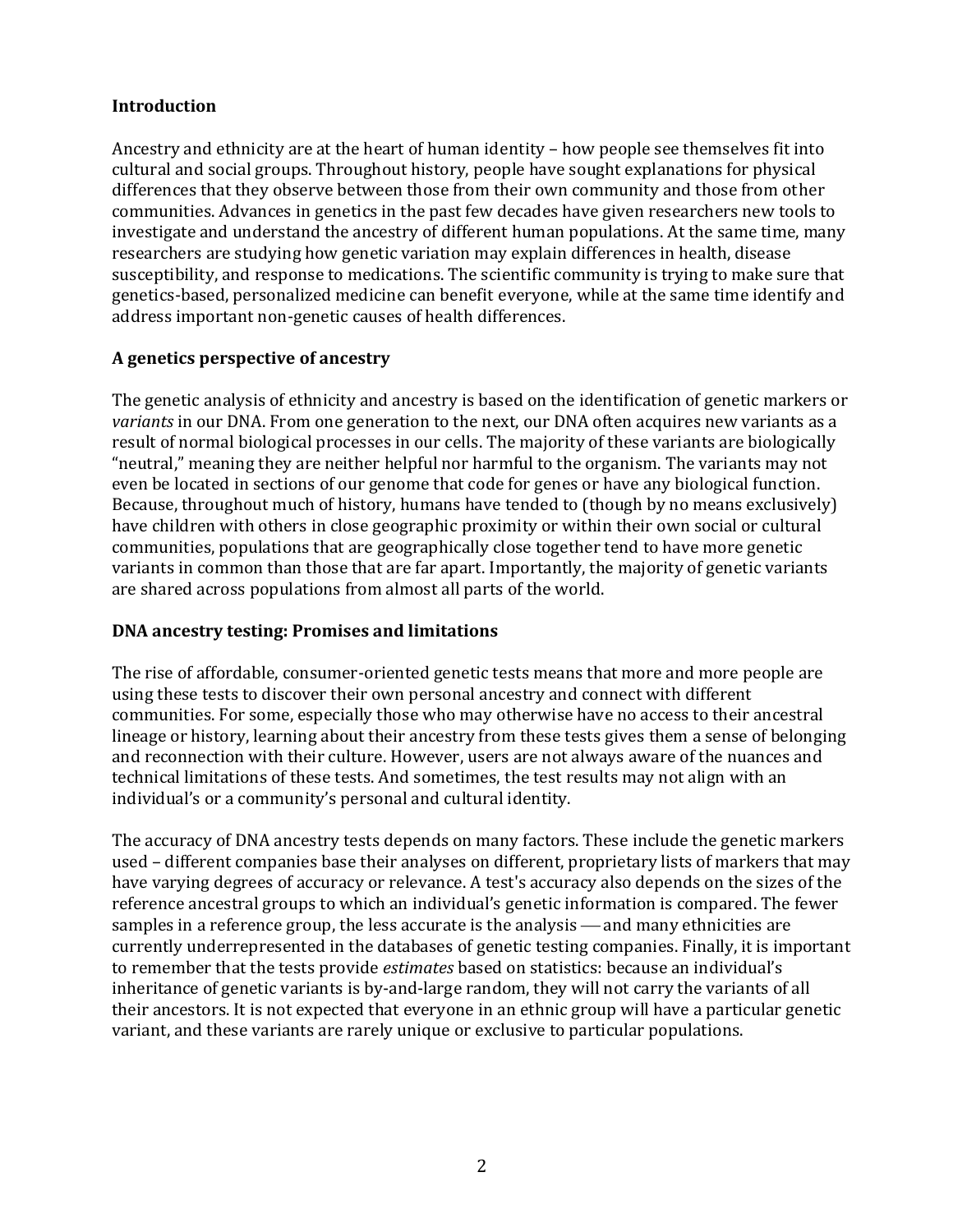#### **Ancestry and health**

Do different human populations have genetic variations that lead to differences in health? As a result of the historical patterns of reproduction and migration, some populations have a particularly high prevalence for certain conditions or diseases. For example, conditions such as Tay-Sachs disease, hemophilia C, and Bloom syndrome are highly prevalent (at least historically) among Ashkenazi Jews. Thus, before members of these ethnic groups plan to have biological children, they frequently use genetic tests to check if both parents are "carriers" of the same genetic variants, which could result in a child born with such genetic conditions. However, as with any other trait that correlates with ancestry or ethnicity, it is important to note that these conditions do not define the ethnic group, i.e., not everyone in the group will have the genetic variants for the disease, and members of other ethnic groups may also have these conditions, caused by the same or different genetic variants. For example, Tay-Sachs is also prevalent among French Canadians, but due to genetic variants that are different from those in Ashkenazi Jews and not commonly found in European French people.

Another disease that is commonly seen to correlate with ancestry is sickle cell disease (SCD). Often considered a "black" disease, prevalence of SCD is high among people of west and central African descent, but actually not high among many east or southern African ethnicities. At the same time, SCD prevalence is also high in groups from around the Mediterranean, Middle East, and South Asia. (The reason for this distribution, which closely parallels that of malaria, may be because of the protective effect that sickling red blood cells provide against the malaria parasite.) Similarly, cystic fibrosis (CF) is often considered a "white" disease, given its prevalence among people of Northern European descent, but it does also occur in people of other ethnicities. Non-Europeans may thus suffer from delayed diagnosis and treatment if their physicians do not consider the possibility of CF based simply on the patient's ancestry. Because people of non-European descent are often underrepresented in medical studies, genetic variants important to their health may remain undiscovered.

#### **The important role of the environment**

Non-genetic factors in one's environment also have biological effects on health outcome. Differential access to healthcare (preventative care, diagnosis or treatment options), nutrition, life experience, etc., influence the rate and manifestation of health conditions, and how well individuals do when living with such conditions. Social and environmental factors also affect which and how genes are *expressed* (turned on and off) in our cells, exerting direct biological and health effects. Moreover, there is some evidence that environmental and historical factors, such as chronic stress or episodes of famine, potentially have health effects that could be passed on to subsequent generations, even if those descendants no longer experience the same stressing factors. The presence or causes of such "transgenerational inheritance" are still under active research, but experiments in animal models such as mice point to possible *epigenetic* mechanisms – the inheritance of traits beyond ("epi-") the level of changes in DNA sequence – that may explain these biological effects.